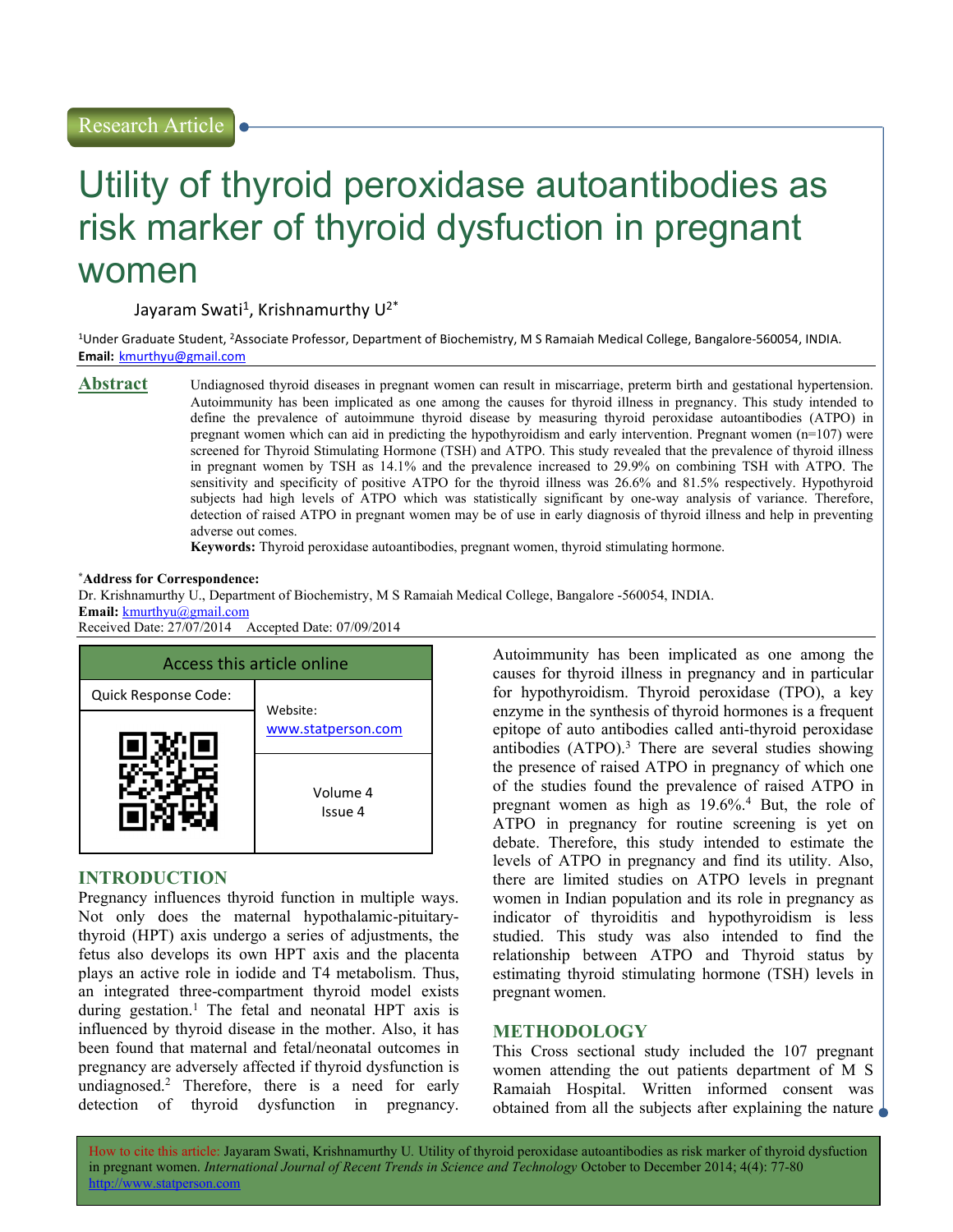and purpose of the study. This study was carried out after obtaining the approval from the institutional ethics committee. About 5ml of venous blood was collected in BD Vacutainer<sup>®</sup> SST<sup>TM</sup> GEL Tubes and allowed to clot. This is later centrifuged to separate the serum which was stored as aliquots at -20°C and later ATPO and TSH levels were estimated using ELISA kits (calibiotech, Inc®, California). Pregnant women with complications like pre-eclampsia, gestational diabetes and existing thyroid dysfunction were excluded from the study. The pregnant women were grouped as euthyroid, hypothyroid and hyperthyroid based on the TSH values; based on ATPO values, pregnant women were grouped as negative, borderline positive and positive (Table 1).

The quantitative parameters serum TSH and ATPO levels are expressed in terms of mean  $\pm$  standard deviation (SD) and were analyzed by one-way ANOVA. Pearson's product-moment correlation was performed between serum ATPO and TSH values. Fisher's Exact Test was performed to find the significance in distribution for the Count Data in various groups. The p value of  $\leq 0.05$  was considered statistically significant, value  $\leq 0.01$  was considered as highly significant and value >0.05 was considered as not significant.

## **RESULTS**

The prevalence of thyroid illness by ATPO (>75 IU/ml) and TSH was 19.6% and 14.1% (hyperthyroidism: 1.9%, hypothyroidism: 12.2%). respectively. The prevalence increased to 29.9% on using both ATPO and TSH for detecting thyroid illness. This sensitivity and specificity of ATPO for the thyroid illness was 26.6% and 81.5% respectively. Other results are shown in tables 1-3. Table 1 and figure 1 shows the distribution of the pregnant women among the various groups. The distribution was not statistically significant by Fisher's Exact Test. Table 2 shows the mean  $\pm$  SD of the TSH and ATPO in various groups. There is significant difference between the means of ATPO in TSH based groups and between the means of TSH in ATPO based groups. Table 3 and figure 2 shows the Pearson's correlation between the parameters TSH and ATPO. It is shown that there is highly significant correlation between the parameters.

|                                  |                                                    | <b>Groups based on ATPO</b>                          |                                                                |                                                   |          |  |
|----------------------------------|----------------------------------------------------|------------------------------------------------------|----------------------------------------------------------------|---------------------------------------------------|----------|--|
| <b>Groups</b>                    |                                                    | <b>Negative</b><br>$(< 50$ IU/ml)<br>$N = 86(80.4%)$ | <b>Borderline Positive</b><br>$(50 - 75$ IU/ml)<br>$N=3(2.8%)$ | <b>Positive</b><br>$(> 75$ IU/ml)<br>N=18 (16.8%) | p value* |  |
|                                  | Euthyroid<br>$(0.4 - 4.2 \mu U/m)$<br>N=92 (86.0%) | 75 (70.1%)                                           | $2(1.9\%)$                                                     | 15 (14.0%)                                        |          |  |
| Groups based<br>On<br><b>TSH</b> | Hypothyroid<br>$(< 0.4 \mu U/m)$<br>$N=13(12.1%)$  | 9(8.4%)                                              | $1(0.9\%)$                                                     | 3(2.8%)                                           | 0.41     |  |
|                                  | Hyperthyroid<br>$(> 4.2 \mu U/m)$<br>$N=2(1.9%)$   | 2(1.9%)                                              | $0(0.0\%)$                                                     | $0(0.0\%)$                                        |          |  |

Figures in parenthesis show the percentage w.r.t total study population; \*Fisher's Exact Test for Count Data

| <b>Table 2:</b> Shows the Mean and SD of serum ATPO and TSH values in various groups |                         |          |                        |          |  |  |
|--------------------------------------------------------------------------------------|-------------------------|----------|------------------------|----------|--|--|
| <b>Groups</b>                                                                        | ATPO values (Mean ± SD) | P value* | TSH values (Mean ± SD) | P value* |  |  |
| Euthyroid                                                                            | $42.6 \pm 68.0$         |          | $2.1 \pm 0.9$          |          |  |  |
| Hypothyroid                                                                          | $129.6 \pm 217.5$       | 0.01     | $7.2 \pm 3.3$          | < 0.01   |  |  |
| Hyperthyroid                                                                         | $15.6 \pm 3.9$          |          | $0.3 \pm 0.1$          |          |  |  |
| Negative                                                                             | $17.4 \pm 11.1$         |          | $2.4 \pm 1.9$          |          |  |  |
| <b>Borderline</b>                                                                    | $57.2 \pm 5.5$          | < 0.01   | $5.0 \pm 5.0$          | 0.02     |  |  |
| Positive                                                                             | $220.4 \pm 163.4$       |          | $3.6 \pm 2.5$          |          |  |  |

Table 2: Shows the Mean and SD of serum ATPO and TSH values in various groups

\*one-way ANOVA

Table 3: Shows Pearson's product-moment correlation between serum ATPO and TSH values

|            | <b>ATPO</b> |         |
|------------|-------------|---------|
| <b>TSH</b> | r value     | p value |
|            | 0.39        | < 0.01  |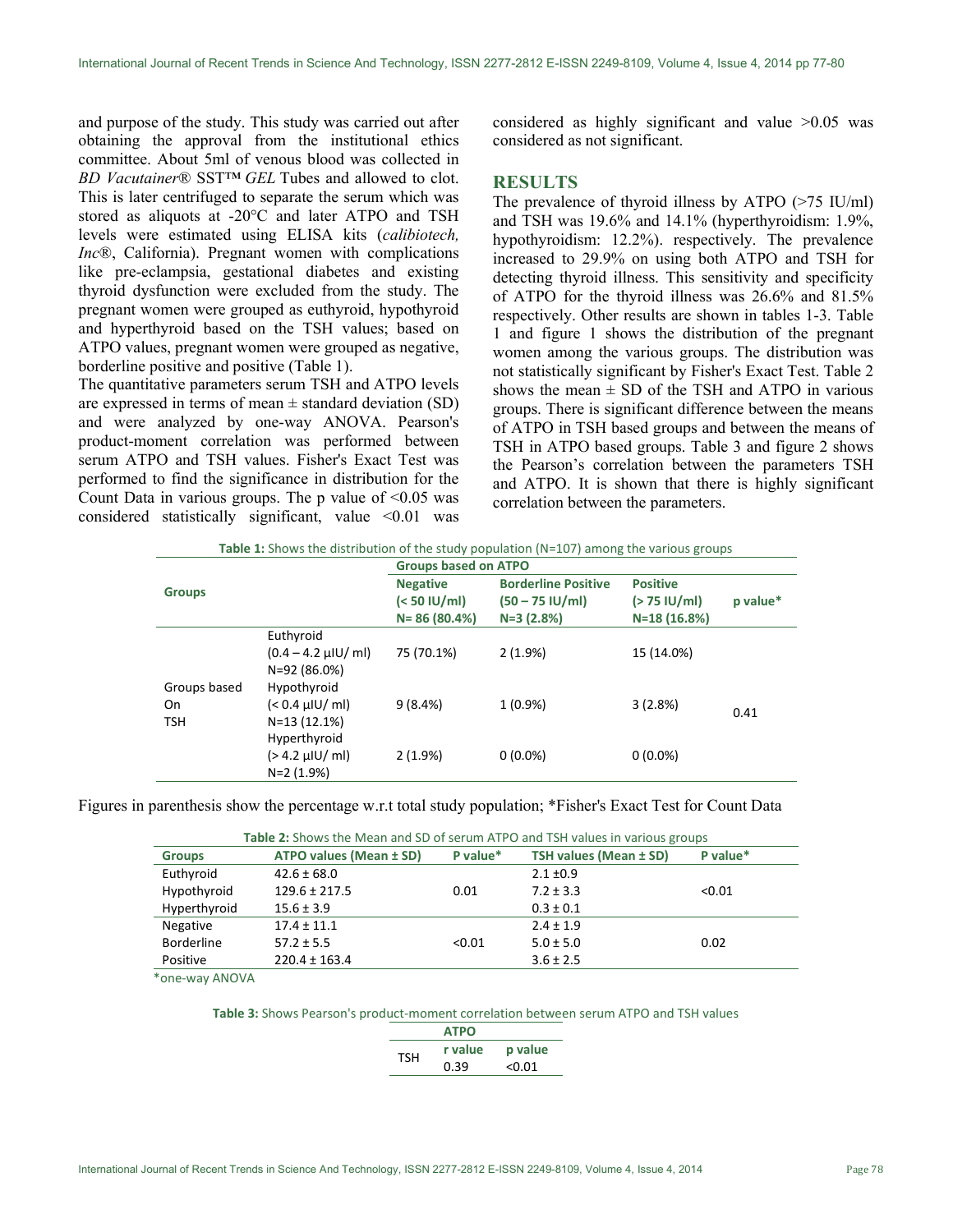

Figure 1: Distribution of raised ATPO pregnant women in the euthyroid, hypothyroid and hyperthyroid groups



Figure 2: Shows correlation between serum ATPO and TSH values in pregnant women

## DISCUSSION

Maternal and fetal/neonatal outcomes in pregnancy are adversely affected by thyroid dysfunction. The complications include miscarriage, preterm birth and gestational hypertension.<sup>5</sup> Therefore, the American Association of Clinical Endocrinologists, the American Thyroid Association, and the Endocrine Society recommend routine screening for TSH during pregnancy.<sup>6</sup> Autoimmunity is cause for thyroiditis and later for hypothyroidism in general population and also in pregnancy. ATPO measurements indicate the presence and severity of autoimmunity against thyroid gland protein namely thyroid peroxidase. Therefore, this study intended to find the utility of estimating ATPO levels as a screening tool in pregnant women. Nambiar V et al, in their study on Asian-Indian pregnant women showed the prevalence of hypothyroidism as 4.8% and ATPO as 12.4%.<sup>7</sup> This study also yielded similar results. The frequency of the pregnant women with high titers of ATPO is greater than the frequency of pregnant women with high/low TSH levels. Also, from table 1 it can be noted that as high as 15% euthyroid individuals had high titers of ATPO. Thus, emphasizing the importance of screening for raised ATPO in pregnant women. The sensitivity and specificity of ATPO for the thyroid illness was 26.6% and 81.5% respectively i.e. it has high

negative predictive value. Hence it may be used along with the TSH rather than independently. Association of autoimmunity and hypothyroidism has been shown by several studies.<sup>8</sup> One-way ANOVA for the comparison of means between the groups showed that hypothyroidism group was associated with high ATPO values and ATPO positive group was associated with high TSH values. Further, it is shown that there is highly significant correlation between the ATPO and TSH. Thus, this study emphasizes the use of ATPO with TSH in pregnant women. The major limitation for this study is its small sample size.

#### CONCLUSION

This study emphasizes the utilization of ATPO for screening along with the TSH to identify pregnant women who are at risk to develop hypothyroidism and help in early intervention to prevent complications.

#### ACKNOWLEDGEMENTS

We are grateful for M S Ramaiah medical college student research committee for funding this project. We also thank Dr. Vasudha KC, Professor and Head, Department of Biochemistry, M S Ramaiah Medical College, Bangalore.